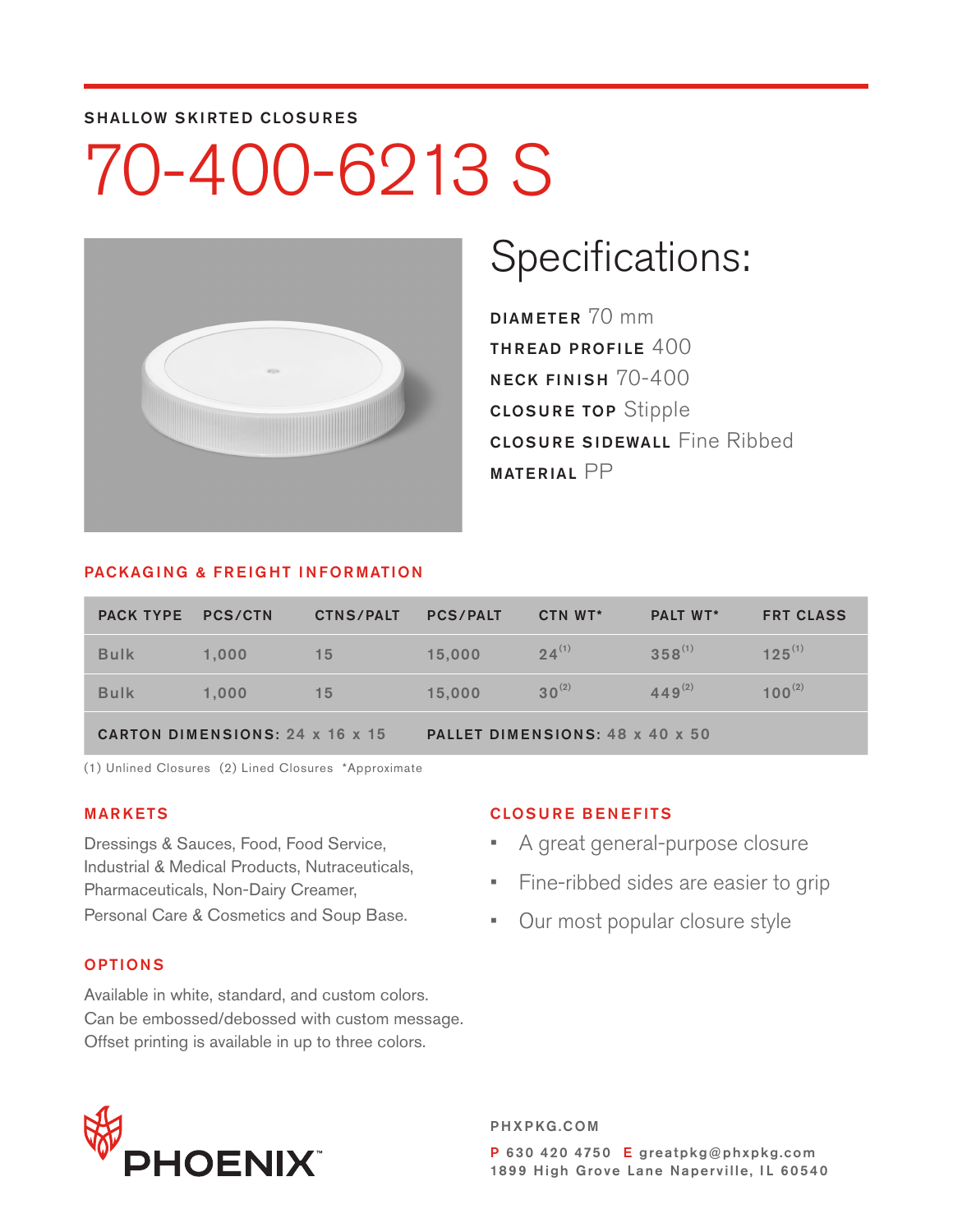#### SHALLOW SKIRTED CLOSURES

## 70-400-6213 S



| NOTES: (UNLESS OTHERWISE SPECIFIED)<br>1. ALL DIMENSIONS ARE IN INCHES.<br>2. SEE CHART FOR DIMENSIONAL TOLERANCE. |     |                   |                                                 | 02.13.03 Update "E" Dimension                            | DN I             |
|--------------------------------------------------------------------------------------------------------------------|-----|-------------------|-------------------------------------------------|----------------------------------------------------------|------------------|
|                                                                                                                    |     | DATE              | <b>DESCRIPTION</b>                              |                                                          | <b>BY</b>        |
| THIS OR FACSIMILE THEREOF IS THE EXCLUSIVE PROPERTY OF                                                             |     | <b>TOLERANCE</b>  | $6$ TURNS 1-1/8<br>MAT'L<br>PITCH/TPI 167<br>РP |                                                          |                  |
| PHOENIX AND MAY NOT BE REPRODUCED WITHOUT THE<br>EXPRESSED WRITTEN CONSENT OF PHOENIX. SOME OR ALL OF              |     | ±0.1              | <b>DRAWN</b>                                    | $DATAE$ 06 20 02 SCALE<br><b>DMN</b><br>$\Omega \cdot Q$ | <sup>1</sup> REV |
| THE ITEMS DEPICTED ON THIS DRAWING MAY BE COVERED BY                                                               | XX. | ±0.02             |                                                 | $70 - 400 - 6213$ SL                                     |                  |
| <b>CURRENT PATENTS OR PATENTS APPLIED FOR BY PHOENIX.</b>                                                          |     | $XXX$ $\pm$ 0.010 |                                                 |                                                          |                  |



PHXPKG.COM

P 630 420 4750 E greatpkg@phxpkg.com 1899 High Grove Lane Naperville, IL 60540